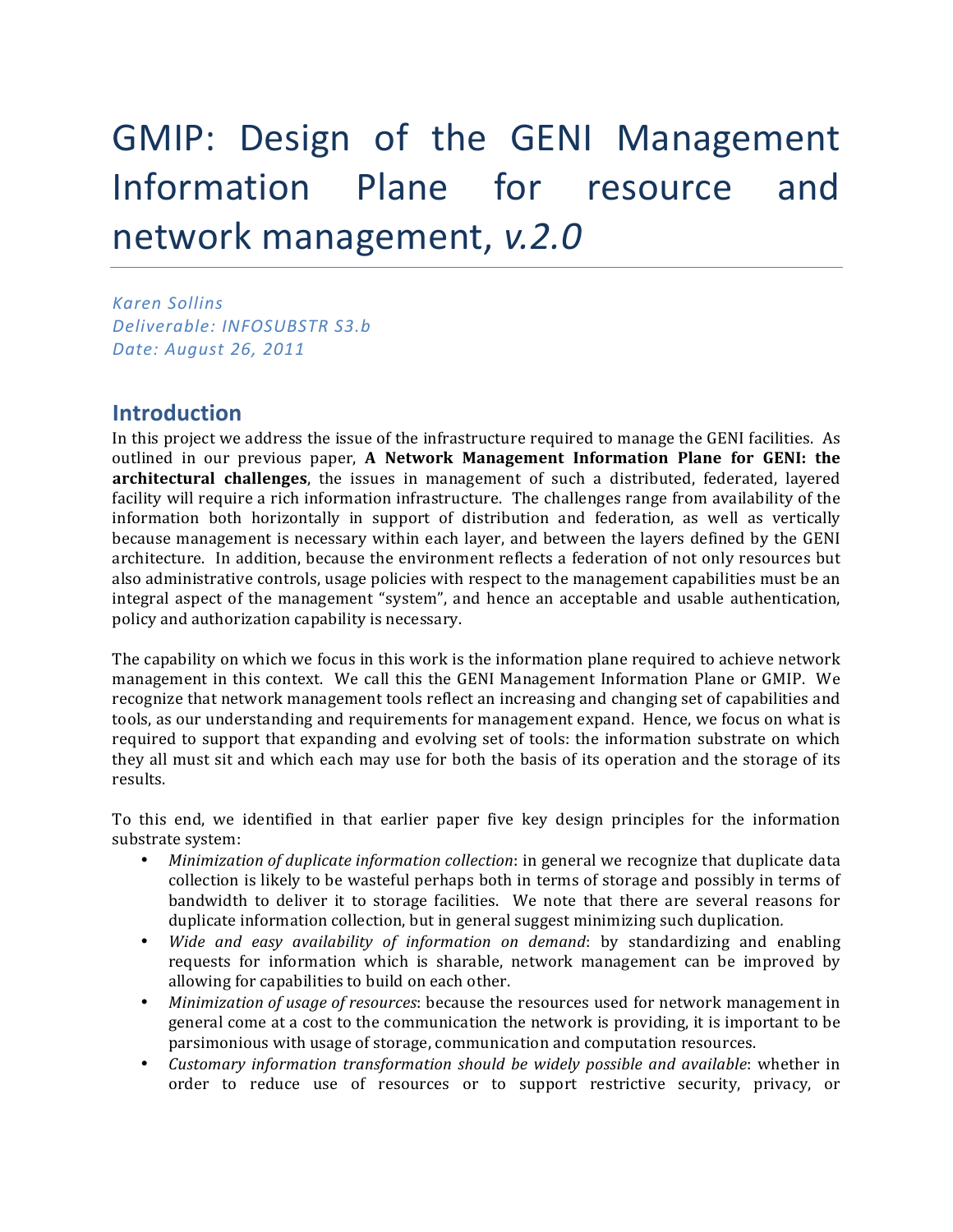confidentiality policies, it should be possible to abstract, summarize, and sample from existing information to reduced versions of it.

• *Definition and enforcement of policy controls*: It will be necessary to not only express the kinds of policies that will be required across the boundaries of the components of the federation, but also have confidence in the enforcement of those policies, as network management information is made available across those same boundaries.

This document will first clarify the more specific purposes of the information substrate of a GENI network management system, the GENI Management Information Plane or GMIP. It will then provide a high-level description of the components and the system design. That is followed by more detail on each of the components, the internal and external interfaces, and concludes with an evaluation of the assumptions, benefits and risks.

## **Purpose**

As argued in our earlier document, we can postulate that network management problems may span both the multiple layers of the GENI architecture and boundaries that define the component federants. The problem we are addressing with an information plane for network management is to enable a unified approach to addressing the multiple-layer, multiple federant management issues. There are three key aspects to providing this unified approach: making the information accessible (both storage and finding the appropriate information), understanding the information, and providing acceptable access control. Thus the problem we are addressing here is providing effective and controlled access to the information required to solve network management problems.

When one examines both the existing capabilities and the nature of the potential problems that network management may be called upon to address, one realizes that there is a mismatch. In the GENI architecture, there are capabilities placed at two layers, as demonstrated in Figure 1 of our previous document, the Ops and Management Plane, which provides low-level operational facilities management, without an adequate approach to federation, and the Measurement Plane, which provides information exclusively to the individual experimental networks created by the Slice Plane. First, there is little or no capability for access-controlled management across a set of federants. The current GMOC approach is simply to collect all data that might be made available from all federants without any access control policy. Second, although unwanted behaviors in experiments may be the result of issues at any of the three operational layers, the experiment itself, the Slice Plane and the Operations Plane, there is no ability for an analysis or management tool to drill down through these layers to analyze and perhaps address problems in behaviors of experiments. Such a drill across federants or down is dependent on access to the information that reflects the behaviors, contexts, and configurations that together reflect what the experimenter is seeing. It is important to note that these same kinds of controlled access requirements may be important to the operators. An experimenter may collect experimental behavior measurements that themselves in some perhaps restricted form may help the systems operators and administrators diagnose and address problems they are seeing. Problems may become apparent to either the experimenter or the network operators. Evidence for problems may begin with an experiment apparently not operating as expected. This may be due to something within the experiment itself, something in the Slice Plane, or something at the lower level network plane, where the current "Ops and Management" Plane" exists. In fact, problems may arise due to interactions across those layers or between federated components. This complex web of problems argues that a common, controlled information substrate is needed for effective GENI network management or the GENI Management Information Plane, GMIP.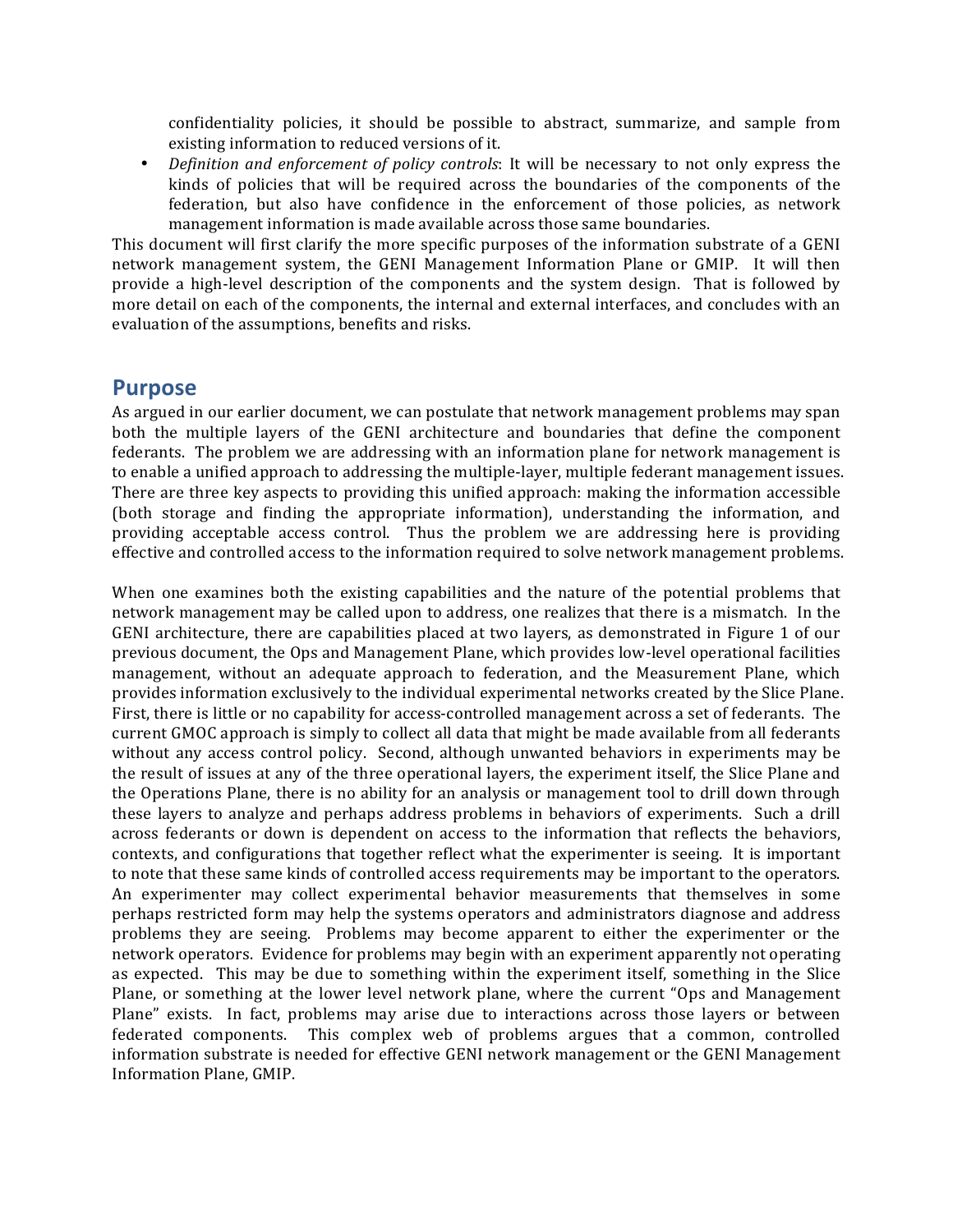# **Definition of high-level components: system design**

The discussion and challenges identified above suggest that the management information plane must be orthogonal to the layers of the architecture, and thus accessible to all of them and support distributed administration to meet the requirements of federation and performance.



Figure 1: GENI Architecture with GENI Management Information Plane (GMIP), providing access to and from all layers and all elements of the GENI network.

As depicted in Figure 1, we identify four key high-level components of the GMIP

- 1. **Information substrate** the information substrate, that supports named information objects and the metadata that provides association of each object with its type/kind/class in the ontology, its provenance, its ownership and the policies that control access to it;
- 2. **Policies, authentication, and authorization:** the access control element that supports access control policies, the infrastructure for principal identification, and authentication, and authorization enforcement:
- 3. **Directories and Libraries:** the information and ontology directory services, that support finding target information and the ontology definitions by which they are labeled;
- 4. **Storage and caching:** the substrate that provides longevity of information and efficient delivery of it, through storage and caching.

The choice of these four elements of the system is derived directly from the architectural challenges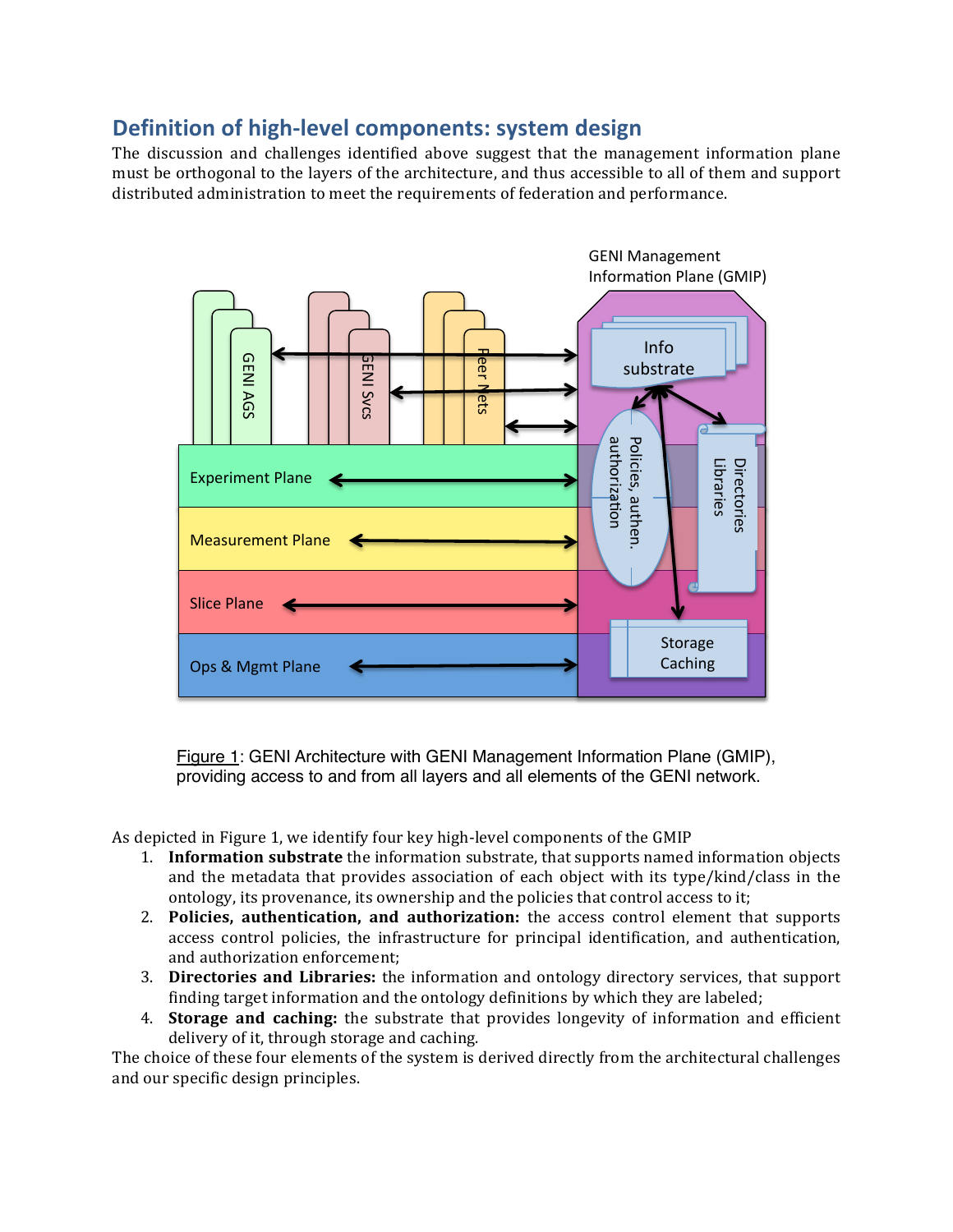In this context, we can identify four primary kinds of activities that are necessary for such a subsystem to function effectively. First, the information ontology needs to be defined, presumably using an editing tool appropriate to the ontology language selected. The ontology will define the types or kinds of individual information objects, and, as needed, the ability to reason about relationships among the kinds of information objects. Second, there will need to be registration of authorized principals. Third particular information objects need to be both registered in a directory or lookup service and stored as needed in the storage and caching subsystem along with their access control policies. Finally, a user or application on presentation of authentication, authorization or credential information might seek out and acquire access to one or more stored information objects. The user or application seeking access may reside in any of the architectural layers and in any of the federated component systems, which implies that each of these subsystems must be designed to run across both vertical and horizontal components.

Protocols will need to be designed for each kind of interaction. There will need to be a general GMIP protocol for interactions between new or existing GENI layers and management tools and the GMIP itself. In addition, protocols will need to be defined to support the communication among the subsystems and between elements in each subsystem. This document does not go into that level of detail, because, until there is agreement that both the information plane and its elements are necessary and correctly outlined, designing specific protocols is a futile activity.

## **Low\*level\*design\*for\*each\*element:\*component\*design issues**

In this section we focus on each of the elements of the GMIP, with reference to their relationships, but with a focus on each one independently.

## **The Information substrate**

This subsystem is all about supporting the basic information objects, assuring that access is provided as possible and under access control constraints. It is called upon with the mutual agreement of the directory services and the access control services to provide the appropriate information objects. If it is required, the information service may provide transformational filtering on the information before it is provided. To do this, it is likely to call on the ontology library as well. Thus, the information substrate will do two basic operations, take an information object along with its metadata, such as its definition in the ontology, the applicable access constraining policies, provenance, and other metadata and make sure that its assigned identities are registered in the directory or directories, and its ontology and policy types are in the appropriate libraries. It will then also keep track of or arrange that the object is stored appropriately through communication with the supporting storage and caching subsystem. Since the information substrate contains no state itself, but derives or stores it in the other services, it can be as widely replicated as is useful.

### **Directories and Libraries**

The directories and libraries provide the ability to look up entities that are needed. We divide them into two categories, ontology definitions and information objects. It is important to recognize here that both of these require two forms of "naming", an attribute-based, user-friendly and a globally unique identifier scheme. The schemes for these are not in the component design, but must be part of the overall design of the system. For attribute-based naming to be effective there must be agreement on the attributes that are useful and their definitions. For globally unique identification there must be agreement on both a scheme and how it will be devised to guarantee uniqueness. Both of these are topics for which many effective schemes work, so we do not choose one here, but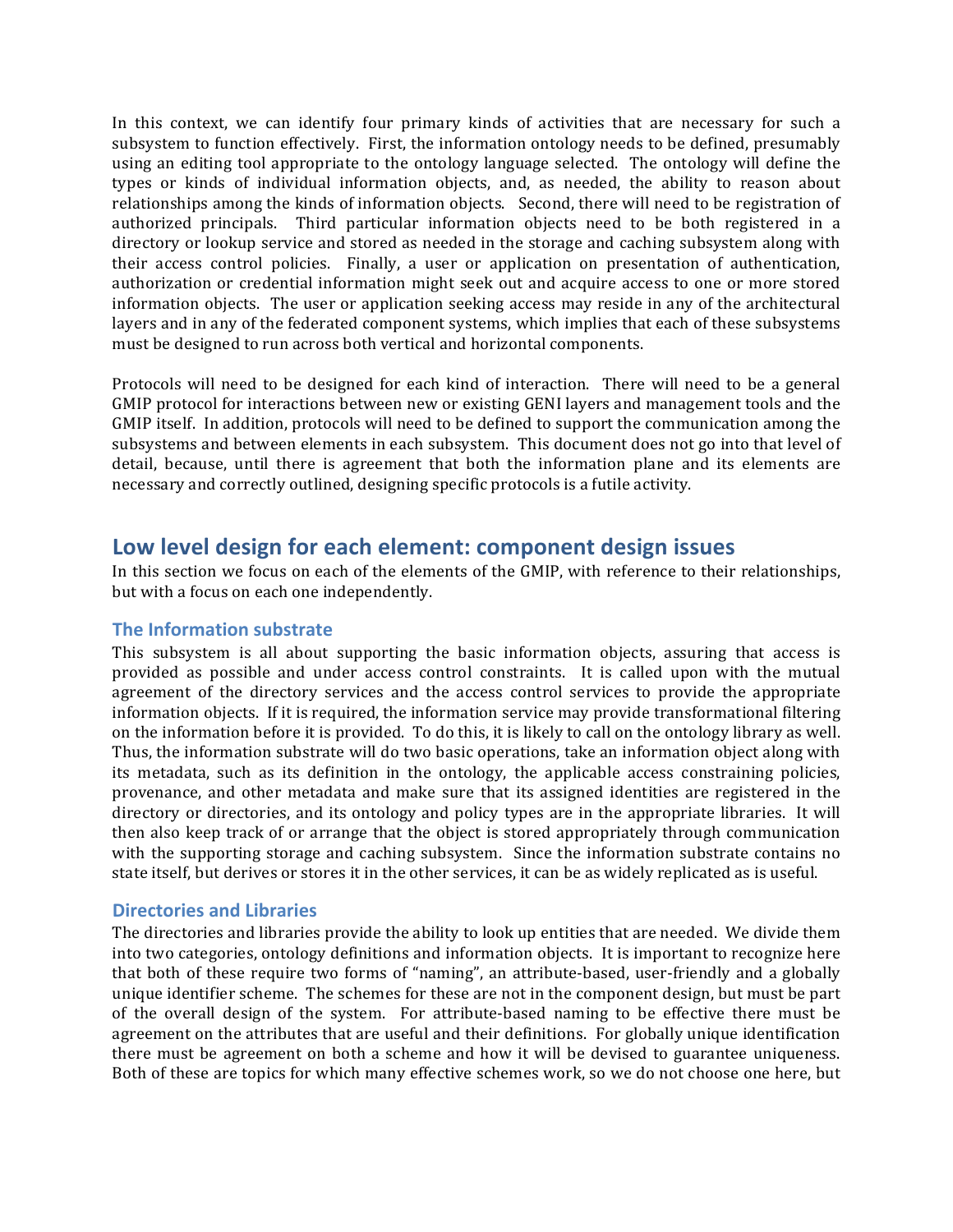note that they are required. Issues such as distributed vs. centralized definitions, timeliness, internationalization, etc. are important aspects of choosing solutions in this space.

#### **The ontology library**

The ontology library will have at least one associated ontology editor and two forms of insertion/lookup. The first is attribute-based, in order to provide application and user-friendly insertion and lookup. This lookup service may respond with zero, one or more than one matching ontology definitions. The second is identifier-based, so that the type of an information object can be captured in the metadata of the object in a globally unique form. In this case, the library will respond with zero or one definition. We do not expect this library to be extremely dynamic, nor large, relatively speaking. Hence it is recommended, within the bounds of privacy concerns, that it be fully replicated, for easy access from anywhere.

For the ontology language we recommend that the RelaxNG [Oasis] schema/type language be used as a starting place, because of its simplicity and the fact that it is already being explored within GENI in the Instrumentation and Measurement activities for measurement data descriptions. It has both an XML and more compact non-XML representation. This suggestion is also consistent with the use of XML for the definition of RSpecs, using the Protogeni PGV2 schema. There are at least two kinds of questions that must be examined with respect to the choice of a language. The first is whether it is expressive enough and the second is whether it is compatible with other ongoing work. This choice is compatible with some of the ongoing work within GENI, but may be less so with  $\frac{1}{2}$ respect to other less traditional and non-wired communities. For this work, we propose that a simple choice be made first, without eliminating the possibility that the choice will need to be reevaluated with experience.

#### **The object directory**

The object directory, along with the storage system, is a central element of the whole GMIPS service. Without the means of registering and finding information objects, the information plane will not exist. The object directory will also have two forms, user-friendly, attribute-based lookup and globally unique identity based lookup. In general, we expect a significant scaling problem in this service, in part because GENI itself may grow, but more importantly, because this service is about network behaviors, some of which may be used to solve immediate problems, but some of which may be important for long term predictions and analysis, suggesting that the information may need to remain available for an unpredictably long time. This suggests possible exponential growth. Hence, we suggest looking toward DHT approaches, and perhaps over time, layered DHT approaches for resolution of the identifiers. These provide a combination of distribution, resiliency to failures, and efficient management of the information. The CAN [RFH+01] approach is a good candidate for an attribute based DHT. Chord  $[SMK+01]$  might be a particularly good choice for the pure, global identifier scheme. Note that these resolution approaches would be only that and distinct from the actual storage; storage and caching are likely to be under the direct management of the authorities that retain control of the information. The community needs to decide whether access control policies need to be applied only to the information itself, or to both the information and the existence of identities. If the latter is the case, the directory service will need to interact with the policy, authentication and authorization service.

#### Policies, authentication, and authorization

At the core of policy, authentication and authorization subsystem are technologies that GENI has already been exploring and integrating, Shibboleth and ABAC.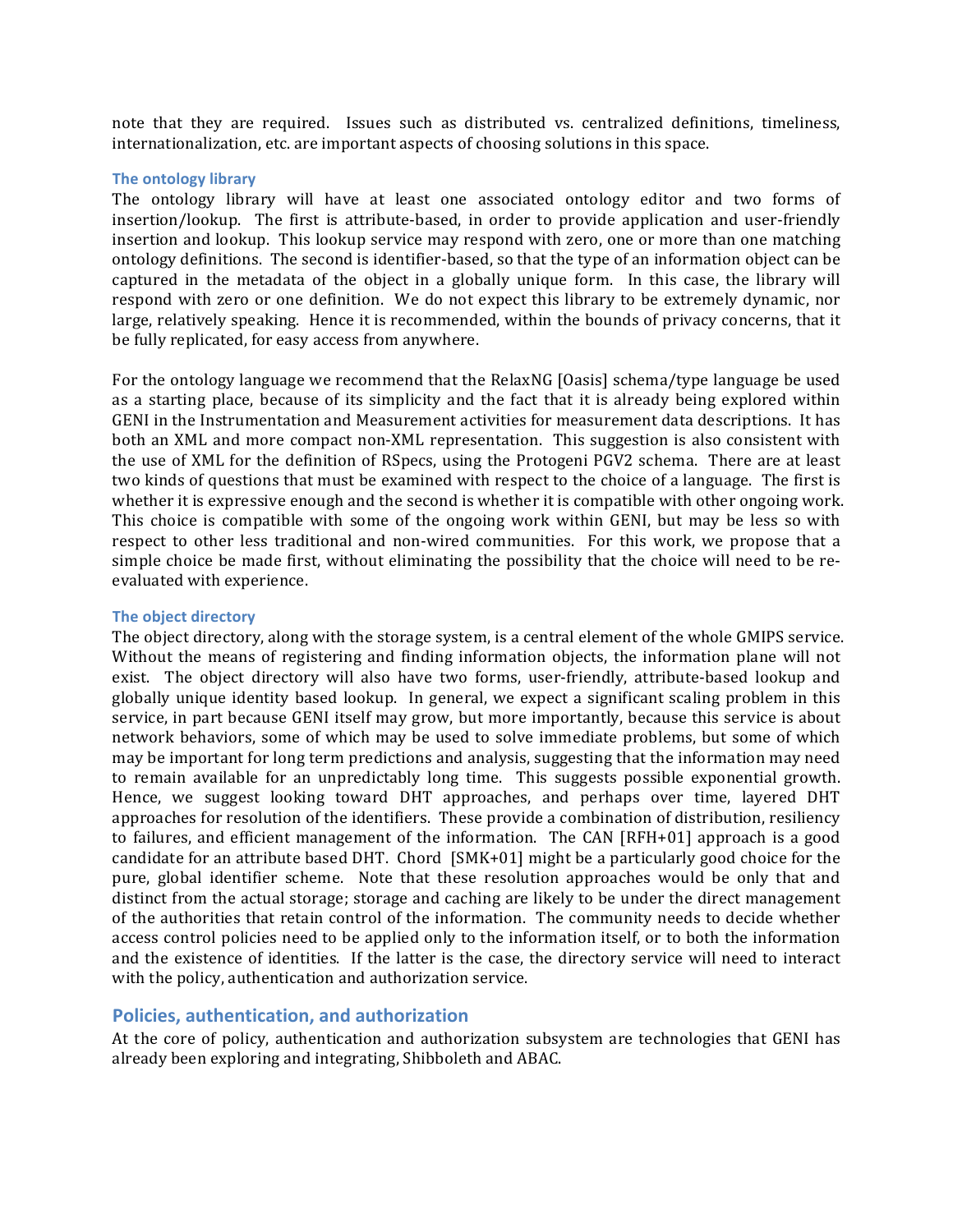Shibboleth is already being used in the GENI context. It provides a single-sign-on, federated approach that allows each institution to use its own technologies and policies for allowing access privileges. It is based on standards such as SAML, and permits a user to gain access to resources, based on a verified identity handled by the person's home institution. In turn, any third party resource owner can set policies for authorized use of the resources, based on the certification provided by the home institution. Shibboleth is being used and extended to meet the requirements of GENI to organize and recognize different kinds of GENI participants.

ABAC or Attributed Based Access Control provides a richer access control approach in which rules are explicit and reasoning about how or why permission is granted or denied is exposed. This allows for later review, forensics and so forth. It also supports a richer decision- making context than Shibboleth. When we consider our objectives in this work, we see that the kinds of policies that might be important may need to be extended from the basic question of yes-or-no access, to decisions about restricted or tempered access, or contextual access, may require both a more complex policy space and the ability to reason about more complex situations and policies. As a simple example, one might allow access to internal aggregate operational information to a student who is actually running a valid experiment in a valid project that appears to have failed, but only if the information can be anonymized adequately. Not only might one want to reason about this, but later it may be important to understand the reasoning, and be assured that only the anonymized information access was provided.

All this argues for several components in this subsystem. The first is Shibboleth, as described above. This may be enhanced with ABAC. A third element of the subsystem is a library of policies. As with the ontology definitions, policy definitions are likely to be too large and complex to be included in an object directly, but might effectively be included by identifier. The identifier then can be found in a policy library. Notice that the policy library itself will need to provide adequate security and privacy, so that it can also only be modified or updated with adequate authorization. In addition, a policy editor is likely to be an important tool, in addition to a tool for viewing and analyzing the reasoning that ABAC derives.

In terms of distribution, Shibboleth is already built as a completely federated system. Each element of the federation can be virtual or not, and can be as distributed or centralized as it chooses. This is also true of ABAC. Since the policies themselves will be specific to sets of information under some specific administrative control (aggregate, slice, or experiment), the policies about them might well be managed as locally or globally as the underlying information itself. As with the ontology library, with adequate privacy and access control policies implemented on the policy library itself, it might be widely distributed and replicated, if that appears to be useful.

## **Storage and Caching**

The storage system is the service that provides persistent for the information objects. It must meet several design criteria:

- Reliability
- Availability
- Efficiency
- Local control

We will address each of these separately.

**Reliability**: The storage system must provide reasonable guarantees that, if it agrees to store an object, it will do so. It is possible that for different kinds of information different models of reliability will be important. As a simple example, the information about the behavior of a core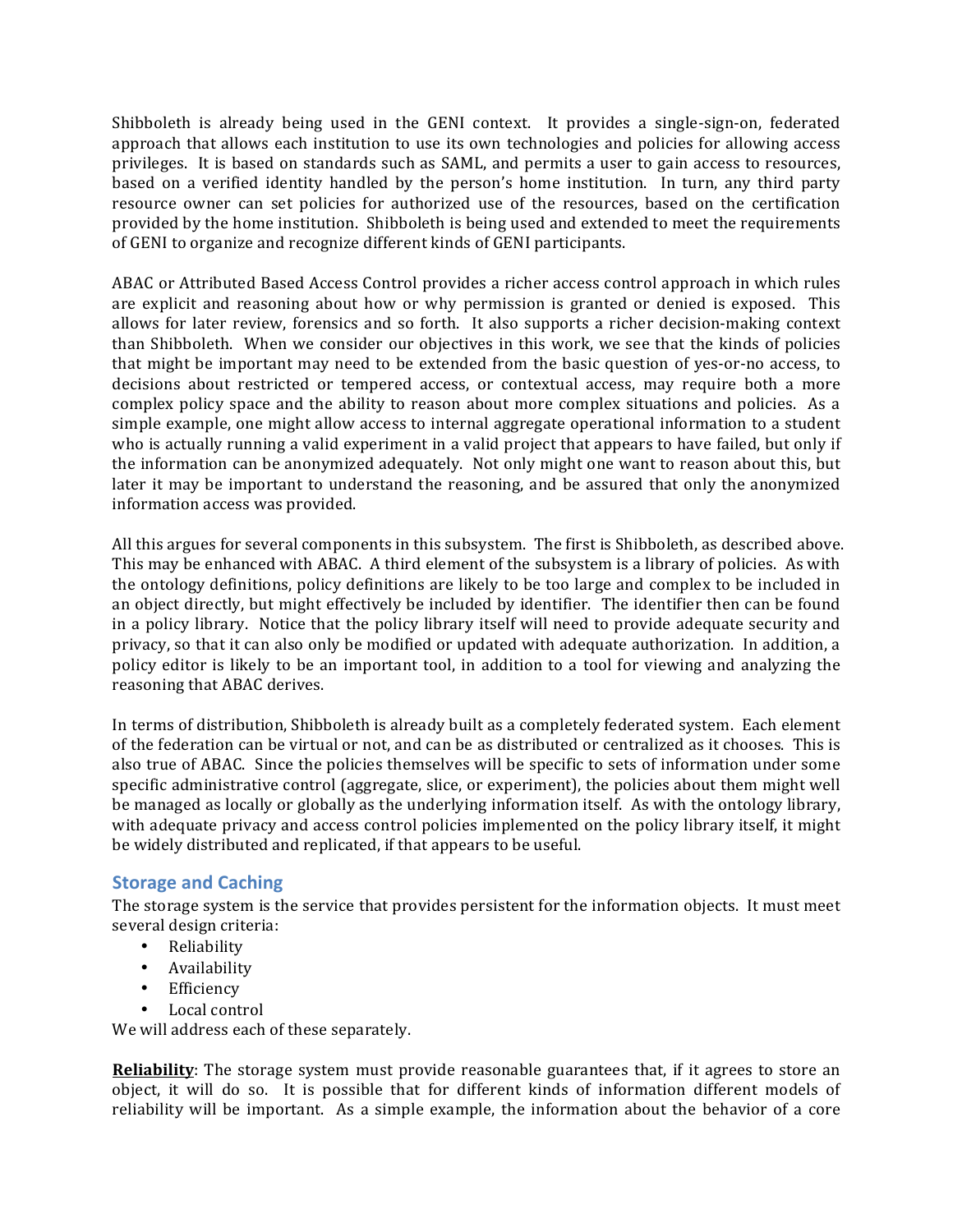router may be much more "important" in a general way than the behavior of a home wireless base station, so the model of reliability may be quite different. The results of monitoring the core resources of a large ISP may be stored in a storage system with a great deal of redundancy and a long life-time UPS, while the information about the home wireless hub may simply be stored on a disk attached to that hub. A simple, basic storage system might expose its structure and the guarantees that each component of the system provides, leaving the decisions about where to store objects to the information substrate and eventually in the hands of the users of the whole system. A more sophisticated storage system might reason about the information through a set of attributes and requirements provided by the user to the information system, allowing either the information system or the storage system to store information based on a set of behavioral and policy decisions about the requirements for that information.

**Availability:** We identify here two distinct issues with respect to availability: (1) availability in the face of failures of specific resources in the network, and (2) availability in the face of misbehavior of a key element of the network that has an extremely wide impact. We will consider each of these separately.

One of the challenges of information storage in a system that is designed to support network management is that the information about a resource is particularly valuable when the resource itself and perhaps its supporting infrastructure are not available. To address this first challenge to availability, we argue that a small number of reliable copies of the information should be available at locations selected to reflect independent failure probabilities from each other. This suggests an intelligent storage scheme that reasons about the centrality, in terms of importance, of the information, to a proposition for replicated placement of that information. Although one might think that everything should be replicated, it is important to understand and take into account the costs of doing that. Such an approach must tradeoff the additional costs of such replication including not only the duplicated storage, but also the network load in distributing the information and any requirements on synchronizing the copies if the data is mutable or streamed.

Our second challenge with respect to availability of information derives from the complex nature of the design of a network, in which the core resources can have extremely wide impact. Hence when something is not working correctly in the core, the number and distribution of reports of failures becomes widespread. To address this latter of a potential implosion of failure reports and analysis and redress requests, we argue for wide replication of the information, in order to avoid further detrimental traffic in the region of such a failure. To achieve this, a dynamic caching scheme will be needed as part of the storage system. It is sometimes possible to recognize *a priori* information that is likely to be "popular" in this sense, but too often failures and critical elements are not recognized until after the fact. To allow the GMIP to respond adequately to such central failures or misbehaviors, a dynamic caching system will be necessary. Three key elements of such a subsystem are (1) adequate capacity, (2) an algorithm for both recognizing when further caching may be needed and for placing information in the caches in locations that are inferred to help mitigate the situation, and  $(3)$  an algorithm for timing out or replacing information as it becomes either stale or less important.

**Efficiency**: Efficiency has to do with making the best use of limited resources. The resources include not only storage for both core storage and caching, but also network resources both to place the information in its storage locations and for accessing the information. As we have previously discussed, it is likely that both of these kinds of resources may be considered as a "tax" on each layer of the architecture. Each layer will use some of its resources to operate and manage itself,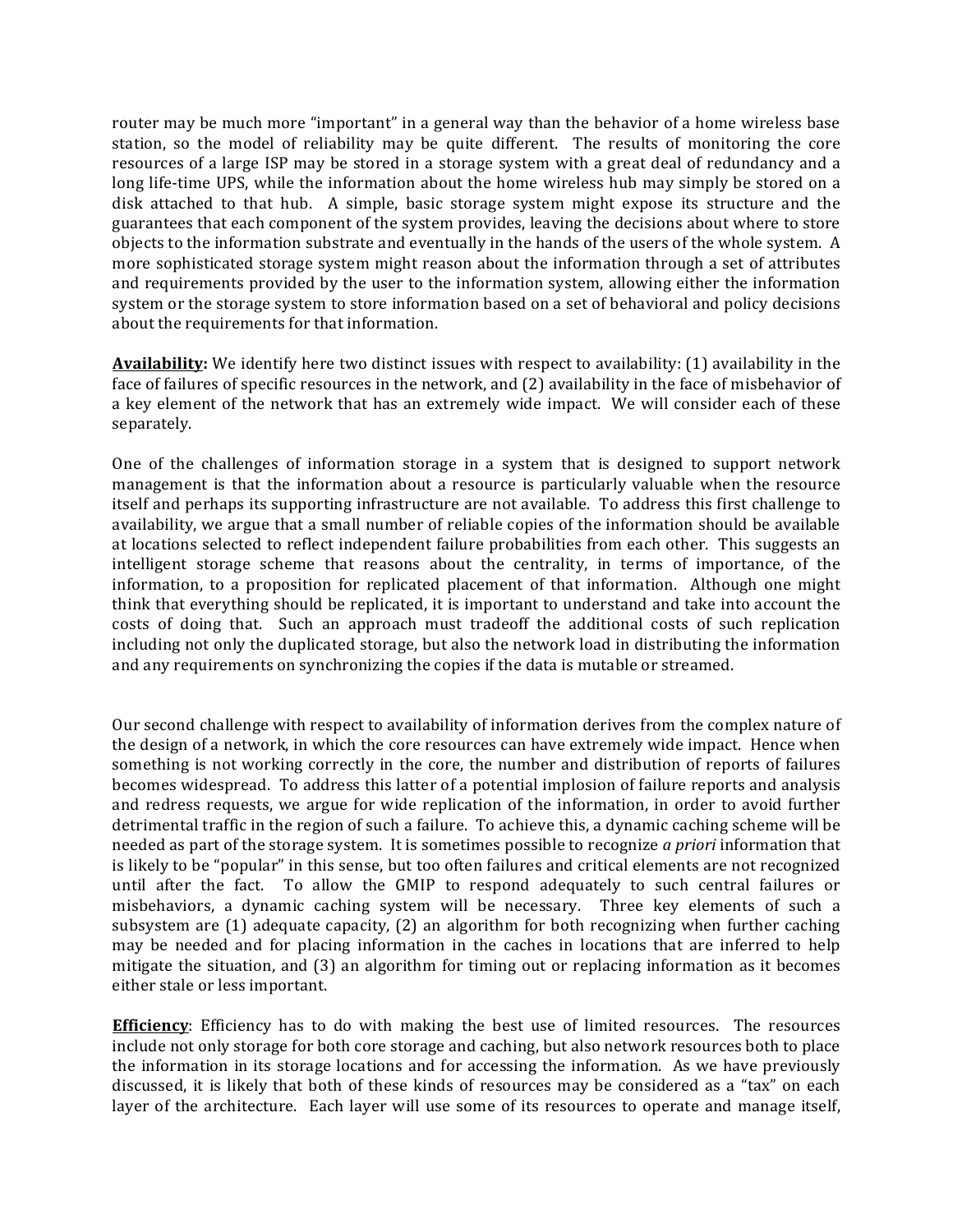passing along the remainder of its resources to the layer above that it supports. Hence the more it uses for itself, the less it can provide to its supported layer. This argues that it should be doing a cost benefit-analysis and use only resources adequate to doing its job acceptably and no more. Hence, massive replication or wide-spread caching of all its monitoring and management information may be overkill and may penalize the layer that it is intending to serve.

**Local control**: Federation implies that a significant amount of control is retained locally. In GENI, we see this in the response of some of the aggregates to "Emergency stop". Some participants will(and do) say that although they are willing to contribute resources to GENI customers, they also have local customers, and simply because GENI decides that an emergency stop is important, that may not serve the non-GENI customers best interest and hence the aggregate may only take an emergency stop under advisement.

The same idea carries over to monitoring and management information. An aggregate or other federant is not always willing to provide all its operational information to anyone who asks. Reasons for this may include: a) that it is proprietary; b) that it might violate local privacy policies or laws; or c) that it may represent the federant in a light that it does not want made public. As suggested above, one part of controlling exposure of local information may be a set of tools for reducing, abstracting, or obfuscating some aspects of the information. A second is that organizations may want to retain physical control of the information, only exposing it under controlled and approved conditions. This must be possible to make cooperative network management acceptable to these players. Thus, the storage facility must support retention of control over the physical copies as needed by the federants. A completely open, shared "cloud" of storage will not adequately serve the requirements of controlled federation. Local control must be supported in the storage system, covering both the core storage subsystem and the caching subsystem

# **Summary and Evaluation**

The GMIP system described above is designed to meet the design challenges and criteria described in our original document. It must be built utilizing technologies already in play or under consideration within GENI. Thus, for example, it should be integrated with the use of Shibboleth and ABAC already proposed for GENI to manage identity, authentication and authorization control. It should use, as much as possible, the same or closely related specification languages, so that users will not be expected to learn yet another different language syntax and possibly different editor.

What we have proposed here addresses the orthogonal challenges of the GENI architecture, of the cross multiple layer interoperability and demands of federation. In addition, it is designed to meet the five goals of:

- Minimization of duplication of effort: by providing an external, broadly accessible information service
- Wide and easy availability: through an integrated lookup and delivery service
- Minimization of usage of resources: by providing the opportunities to reason about the costbenefit tradeoffs in terms of resource usage
- Customary information transformation: by providing a systems supported point at which this can occur under local control. A library of such transformation functions might serve as a valuable additional tool to vet and make them more widely available.
- Definition and enforcement of access control policies: by effective use of the combination of Shibboleth, ABAC and a policy language and library.